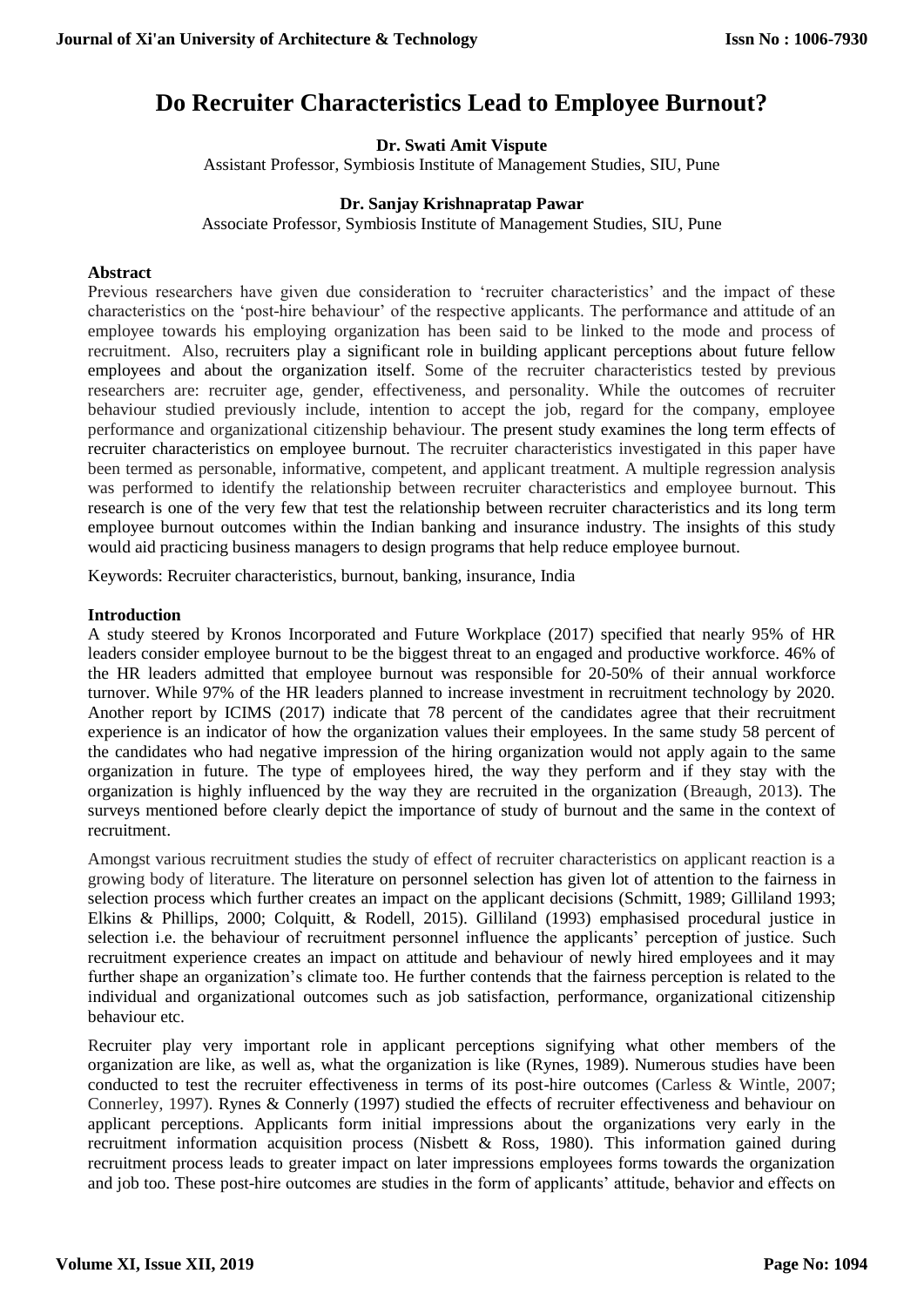insiders by few researchers (Schmitt and Coyle 1976; Rynes, 1989). However, the study on the effects of recruiter characteristics on their long term post-hire behaviour in the form of burnout is extremely sparse.

The current study takes into consideration relationship between applicant perception of recruiter characteristics and its long term post-hire outcome in the form of employee burnout. The results are discussed and implications given for recruitment practitioners and academicians for further research.

#### **Review of Literature**

Numerous studies are available on recruiter, recruiter characteristics, recruiter behaviour and the impressions it makes on job applicants. The first section of review of literature discusses about the recruiter and related studies that has an influence on applicants. While second section elaborates burnout as the outcome of recruitment practices of the organization.

#### *Recruiter*

Researchers have contended that candidates are highly influenced by recruiters in the organization (Rynes, 1991; Rynes, Heneman, & Schwab, 1980). And their intention to accept job offer or attitude towards organization is related to the impressions made by organization members they come across during recruitment process. (Schmitt & Coyle, 1976). Variety of research on recruiter is performed to find out the recruiter characteristics which might explain applicant's overall impression of recruiter. Such impressions many times influence applicants approach towards successive stages of the recruitment process, and also their decision of job choices (Harris & Fink, 1987; Rynes, Bretz, & Gerhart, 1991).

Harris & Fink (1987) confirmed four categories of recruiter characteristics. They are personable, competent, informative, and aggressive. Personable and informative came out as the most significant characteristics of recruiters in their study. The study further showed that recruiter characteristics were considerably linked to the regard for the organization. Chapman et al. (2005) contended that applicants find job opening more attractive when the recruiter is personable, competent, informative and trustworthy and also there is high probability of their accepting the job offer. Amongst these characteristics recruiter personableness is more important because it gives a hint to the applicant as to how he/she may be treated if hired Connerley & Rynes (1997).

The information about job an applicant receives can come from variety of sources including social media, friends, and company publications etc. But the information that is shared by concern authorities especially recruiter has more credibility. Such information is highly valued by applicants regardless of their selection or promotion decision (Dodd, 1977). Few recruiters are more informative as in they share more information and also more specific information than other recruiters (Powell, 1991). If the information shared by such recruiters is of personal relevance, then applicant find is beneficial to interact with more informative recruiter. This helps applicant in making decision on whether to accept the job offer or not. Further, if the recruiter is prospective supervisor or co-worker then he/she is more informative than other recruiter who may be any other individual from human resource department Breaugh (1992). Thus, informativeness of recruiter is an important characteristic that needs to be assessed in relation to post-hire behaviour of employees.

The competence of recruiter plays vital role in applicants' decisions regarding a recruiting organization (Landay & DeArmond, 2018; Rogers & Sincoff, 1978). A study by Harris & Fink (1987) revealed that recruiter competence was significantly related to regard for company by employees. Chapman et al. (2005) found that recruiter competence was related to applicant's attraction towards organization. Fisher et al. (1979) theorized that, organizational recruiters would be short of reliability in comparison to the other employees of the organization. The base of their (Fisher et al., 1979) contention is on the assumption that candidates see organizational recruiters as deficient in proficiency required for a job and candidates perceive them as someone who has vested interest in filling job vacancies.

During the recruitment process applicant value and expect transparency, objectivity, feedback, participation and a humane treatment (Derous *et al.,* 2004). The applicants may withdraw themselves from the recruitment process if they get inconsiderate treatment during the process (Taylor & Bergmann, 1987). According to the study by Schreurs *et al*. (2008) applicant treatment factors like warmth / respect, chance to demonstrate potential, difficulty of faking, unbiased assessment, and feedback were related to organizational outcome measures. The applicants' perception of fairness of treatment during recruitment influence various outcomes like willingness to accept job offer, perception of organization, willingness to recommend the employeer and self-efficacy (Hausknecht *et al*., 2004).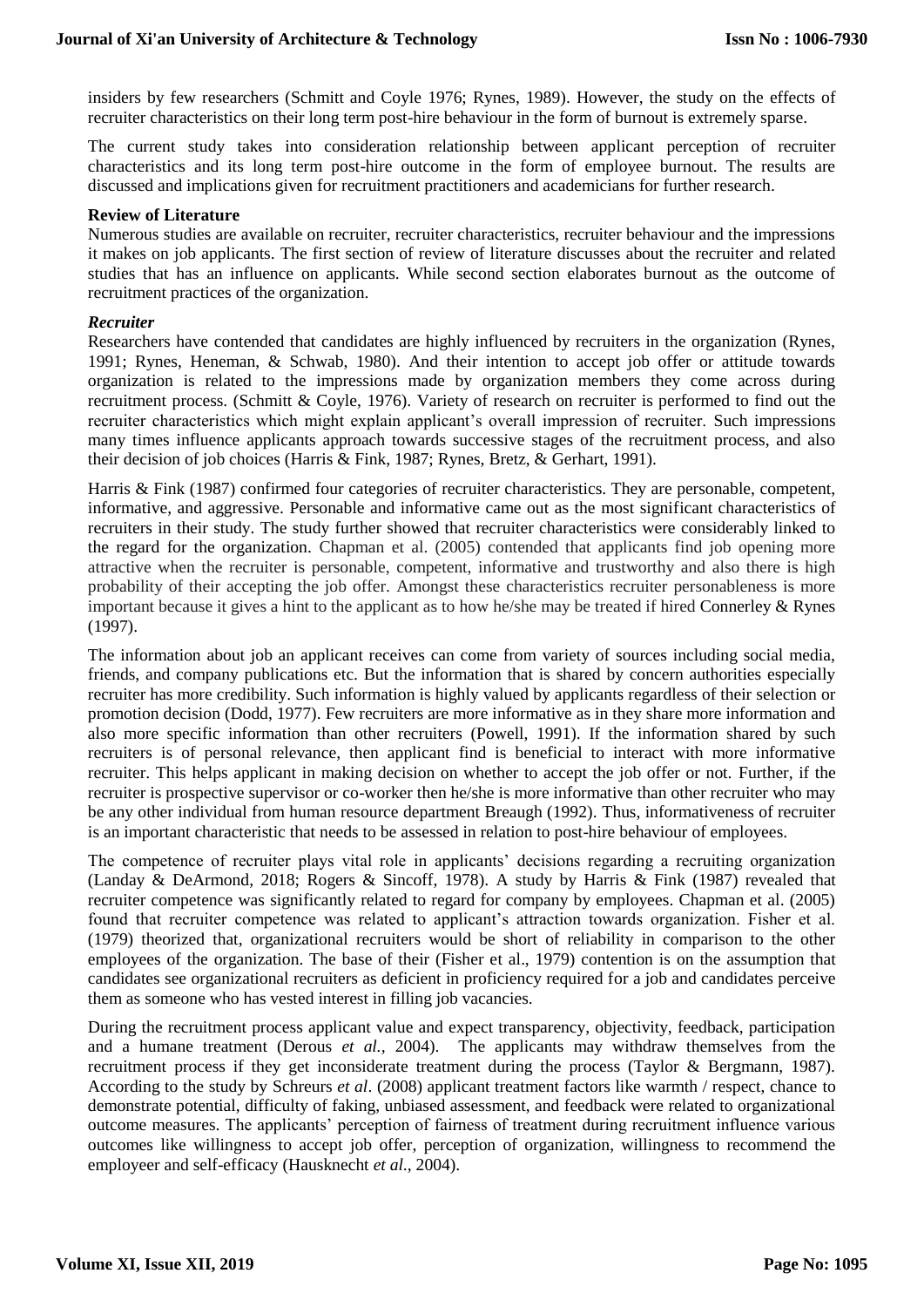Applicant reactions refer to the attitudes, affects, or cognitions a candidate might have about the hiring process (Ryan & Ployhart, 2000). During recruitment process job applicant's reactions lead to outcome, such as test performance (Chan, Schmitt, Sacco, & DeShon, 1998), Sometimes no direct consequence of recruiter attributes is seen on perceived employment opportunities but the same may have an indirect influence through their impact on job attributes (Harris & Fink, 1987). Therefore, post-hire behaviour of employees with reference to recruiter characteristics like competent, personable, informative and treatment to applicant needs attention in recruitment studies.

#### *Burnout*

The associated relationships between organization members and applicants at work often takes the form of a 'psychological contract' that includes both written and unwritten agreements (Rousseeau, 1995) as well as incompletely articulated beliefs and assumptions about the conditions of work (Golembiewski, 2000). One noteworthy cost of the new psychological contract is burnout (Pines, 2002). Burnout significantly affects the health of an individual as well as consequences in the organization (Halbesleben & Buckley, 2004). It can directly hamper the organization's retention struggles and further might create trouble in hiring good people (Harvard business essentials, 2002). Increase in turnover, absenteeism and reduction in productivity is caused by the burnout (Leiter & Maslach, 1988; Shirom, 1989). All the studies mentioned in this paragraph point out the need to understand many factors leading to burnout in different services, industries and corporate settings.

Burnout is a form of work-related strain which is the result of a major addition of work related stress. Therefore, researchers have considered work context or environmental factors as the proximal cause of burnout (Khamisa et al., 2015). Sharma and Cooper (2016) have listed out the personal, social and job related factors related to burnout. Cordes & Dougherty (1993) identified three factors that are linked with burnout to a varying degrees. First is role related factors (role conflict, role ambiguity, and role overload), second, organizational characteristics (contingency of organizational outcomes and job context) and third is personal characteristics (demographic variables, social support, personal expectations and career progress). Maslach and Jackson (1981) define burnout as a three dimensional psychological syndrome characterised by emotional exhaustion, depersonalization (callous or negative behaviour towards others) and diminished personal accomplishment (tendency to evaluate oneself negatively, particularly with regard to one's work with clients) that occurs among individuals (Maslach et. al., 1986). In their view burnout syndrome is restricted to individuals who are in human services professions. *Emotional exhaustion* refers to a mental and physical tension and strain resulting from job-related stressors (Maslach et. al., 1986). *Depersonalization*  refers to a distancing of oneself from others and viewing others impersonally (Maslach et. al., 1986). It is a response to the chronic emotional strain of dealing extensively with other human beings, particularly when they are troubled or are having problems. While *Diminished personal accomplishment* is a feeling of negative self-evaluation.

Few researchers (Ross & Altmaier, 1994; Schaufeli & Buunk, 2002) have suggested mainly two interventions for reducing burnout among employees. First is to change individual employees and second changing the organization practices. This study is conducted on the assumption that certain organizational practices lead to burnout among the employees and one of those organizational element is recruiter characteristics. Therefore, this paper attempts to find the relationship of post-hire burnout of employees with perceived recruiter characteristics that influenced them during recruitment process.

#### **Purpose of research**

As suggested by Carless & Wintle (2007) and Chapman (2005) it is important to study post hire behaviour and attitudes of applicants. Human resource professionals use realistic job preview and expectations lowering procedures (Buckley et al., 1998) to effectively work on recruitment process and reduce turnover (Wanous, 1992).

Burnout in the organizations can be tracked by effectively implementing individual, managerial and organizational practices (Sharma & Cooper, 2016). Lot of researchers have presented studies on positive effects of recruiters who are informative, credible, personable, and demographically diverse. The current research aims to study recruiter characteristics to manage post-hire outcome in terms of burnout.

Considering numerous studies mentioned in the literature review section it becomes essential to further study and validate post-hire outcomes of recruiter characteristics. Most of the post hire studies are been conducted amongst the students appearing for the campus placements, or testing the immediate reaction during recruitment process. This study tests the applicants' reactions to recruiter characteristics after completing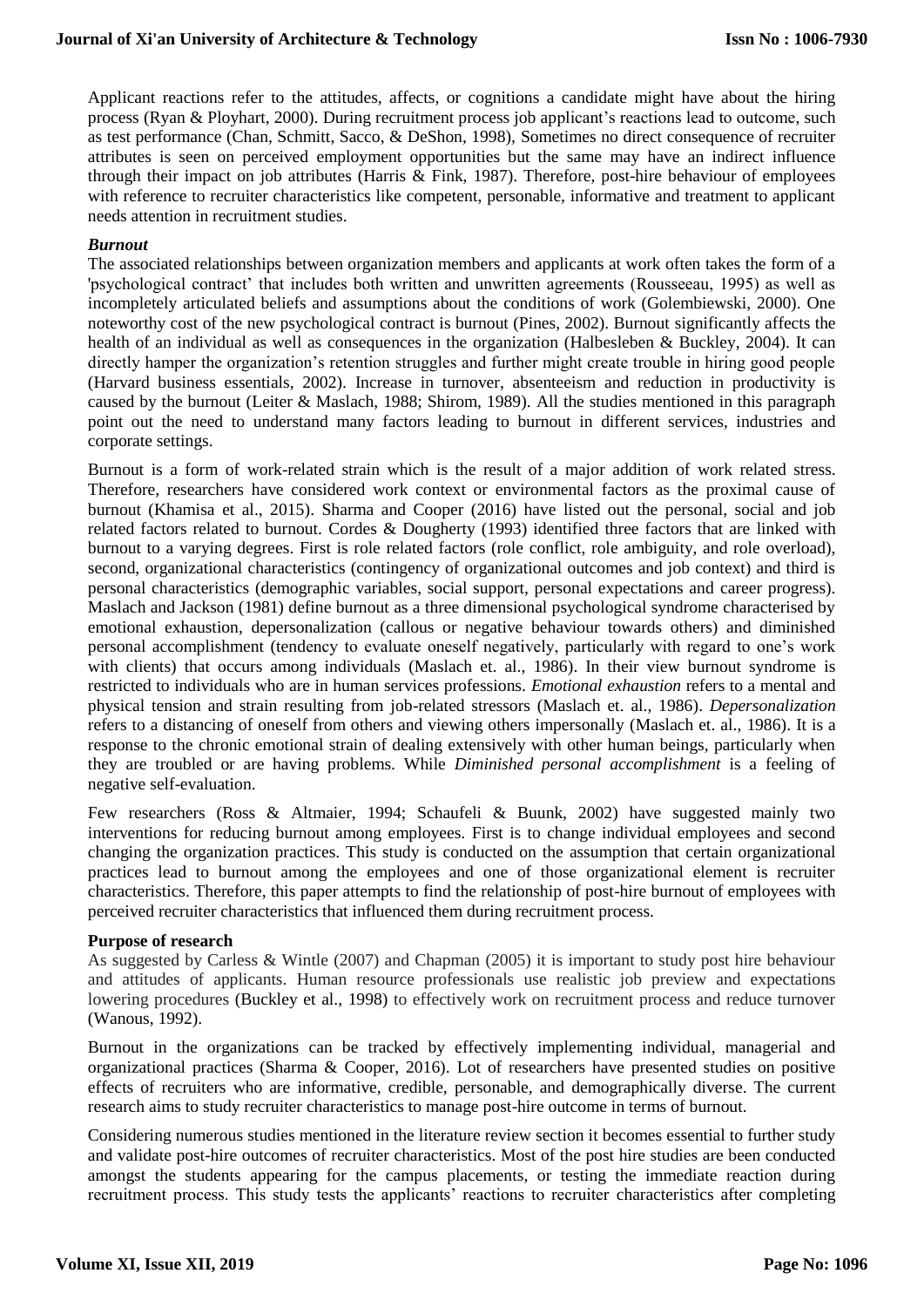certain tenure in the organization. To date, very few field research studies have systematically examined this possibility. Vispute (2013) has studied relationship between recruiter characteristics and, commitment and turnover intention of employees. Hence, on the similar line this papers finds the relationship between recruiter characteristics and burnout as a post-hire outcome among employees.

### **Research Methodology**

#### *Sample*

Burnout many a times is observed among the employees whose profession demand frequent interaction with the customers. In banking and insurance sector employees need to serve their customers promptly, help their colleagues, comply with instruction from authorities, etc. Therefore, the current study is done amongst banking and insurance professionals. Out of 591 participants 67% of them are males. 50% of the respondents are junior level managers, 47% are middle level managers and rest 3% are top managerial employees. 47% of the participants have tenure of 1 year to 3 years in current organization. 17% have experience of 3 years to 5 years in current organization, while 15% of them have more than 5 years of tenure in current organization.

#### *Measures*

Recruiter characteristic: Measures for recruiter characteristic were adapted from the study by Vispute (2013). These are 5 point Likert scales. Chronbach's alpha for the scale of personable (6 items) has value of 0.75, informative (2 items) 0.63, competence (4 items) 0.61, and applicant treatment (3 items) 0.50.

Burnout: Maslach Burnout Index (Maslach and Jackson, 1981) of 22 items is applied to measure burnout. Cronbach's Alpha is 0.90 of Emotional exhaustion, 0.82 of Personal Accomplishment, and of Depersonalization it is 0.74.

#### *Procedure*

The survey questionnaire was administered among respondents working at all managerial levels. Multiple regression analysis is performed to determine the contributions of each of the specified independent variables to the variations in dependent variables.

#### **Analysis**

## **Major Results**

In descriptive statistics the mean values showed that respondents found the recruiter to be highly personable  $(M = 21.82, SD = 3.74)$ , informative  $(M = 7.28, SD = 1.67)$ , and competent  $(M = 14.86, SD = 2.46)$ . The recruiter treatment ( $M = 8.28$ ,  $SD = 1.48$ ) was satisfying.

|                             | N   | Minimum | Maximum | Mean    | <b>Std. Deviation</b> |
|-----------------------------|-----|---------|---------|---------|-----------------------|
| Personable                  | 591 | 6.00    | 30.00   | 21.8166 | 3.73853               |
| Informative                 | 591 | 2.00    | 10.00   | 7.2791  | 1.66698               |
| Competent                   | 591 | 5.00    | 20.00   | 14.8566 | 2.45816               |
| <b>Applicant Treatment</b>  | 586 | 2.00    | 11.00   | 8.2816  | 1.47720               |
| <b>Emotional Exhaustion</b> | 591 | 0.00    | 54.00   | 14.1466 | 11.88231              |
| D Personal Accomplishment   | 591 | 0.00    | 48.00   | 14.9656 | 9.75560               |
| Depersonalisation           | 591 | 0.00    | 30.00   | 7.5265  | 6.53774               |
| Valid N (listwise)          | 579 |         |         |         |                       |

#### **Table 1 – Descriptive Statistics**

The level of emotional exhaustion ( $M = 14.15$ ,  $SD = 11.88$ ), diminished personal accomplishment ( $M =$ 14.97,  $SD = 9.76$ ), and depersonalization ( $M = 7.53$ ,  $SD = 6.54$ ) among respondents is seen to be low.

The scale correlations are calculated between the recruiter characteristics variables and burnout variables. The results show all three variable of burnout i.e. Emotional Exhaustion, Diminished Personal Accomplishment and Depersonalization are negatively and significantly correlated with recruiter characteristics like Personable, Informative, Competent, and Applicant treatment.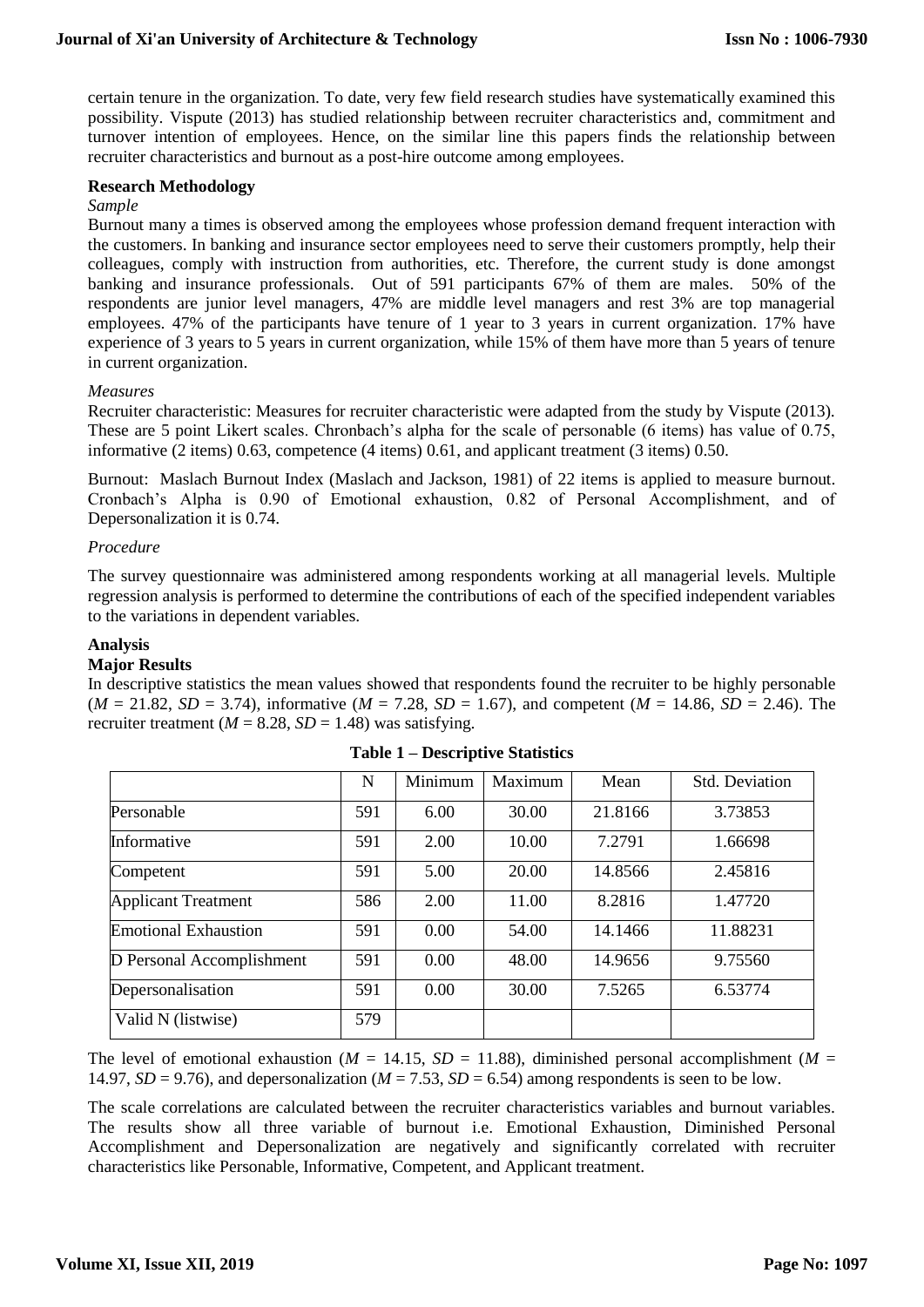|                            | <b>Emotional Exhaustion</b> | Diminished Personal<br>Accomplishment | Depersonalization     |
|----------------------------|-----------------------------|---------------------------------------|-----------------------|
| Personable                 | $-.325***$                  | $-.250$ <sup>**</sup>                 | $-.121***$            |
| Informative                | $-.296$ **                  | $-.217***$                            | $-.129***$            |
| Competent                  | $-.268**$                   | $-.193**$                             | $-.139$ <sup>**</sup> |
| <b>Applicant Treatment</b> | $-194**$                    | $-149**$                              | $-.138**$             |

| <b>Table 2 - Correlations</b> |  |  |  |  |
|-------------------------------|--|--|--|--|
|-------------------------------|--|--|--|--|

\*\*. Correlation is significant at the 0.01 level (2-tailed).

After one-to-one correlation it is essential to conduct multivariate analysis. This will help explore the factors which will help explain maximum variation in executive burnout.

Burnout comprises three variables, namely emotional exhaustion, personal accomplishment, and depersonalization. Regression analysis presents results of predictors of burnout variables. The regression coefficient of independent variables on Emotional Exhaustion was estimated. The recruiter characteristics factors explain 13% variation in the variable Emotional Exhaustion.

## **Table 3: Multiple Regression: Dependent Variable – Emotional Exhaustion**

#### *Model Summary*

| Model | ∽<br>** | 111010<br>Square         | Square<br>Adjusted | Std<br>Estimate<br>Error of<br>the |
|-------|---------|--------------------------|--------------------|------------------------------------|
|       | $\sim$  | $\sim$<br>. . <i>. .</i> | .                  |                                    |

### *ANOVA*

| Model |            | Sum of Squares |     | Mean Square |        | Sig.              |
|-------|------------|----------------|-----|-------------|--------|-------------------|
|       | Regression | 10463.715      |     | 2615.929    | 21.179 | .000 <sup>b</sup> |
|       | Residual   | 71760.773      | 581 | 123.513     |        |                   |
|       | Total      | 82224.488      | 585 |             |        |                   |

## *Coefficients*

|  |                            |          |            | Unstandardized Coefficients   Standardized Coefficients |      | Sig. |
|--|----------------------------|----------|------------|---------------------------------------------------------|------|------|
|  | Model                      | B        | Std. Error | <b>B</b> eta                                            |      |      |
|  | (Constant)                 | 40.096   | 3.229      |                                                         |      | .000 |
|  | Personable                 | $-.679$  | .180       | $-.211$                                                 | .000 | .000 |
|  | Informative                | $-1.006$ | .369       | $-.141$                                                 | .000 | .007 |
|  | Competent                  | $-.261$  | .263       | $-.054$                                                 | .007 | .322 |
|  | <b>Applicant Treatment</b> | .004     | .385       | .000                                                    | .322 | .992 |
|  |                            |          |            |                                                         |      |      |

The recruiter experience factors Personable ( $\beta$  = -.211, p = .000), Informative ( $\beta$  = -.141 p = .007) significantly negatively influence Emotional Exhaustion at 5% level of significance. While rest of the two factors of recruiter experience, i.e. competence and applicant treatment show no significant influence on emotional exhaustion at 5% level of significance.

The regression coefficient of independent variables on Diminished Personal Accomplishment was estimated. The recruiter characteristics factors explain 7% variation in the variable Diminished Personal Accomplishment.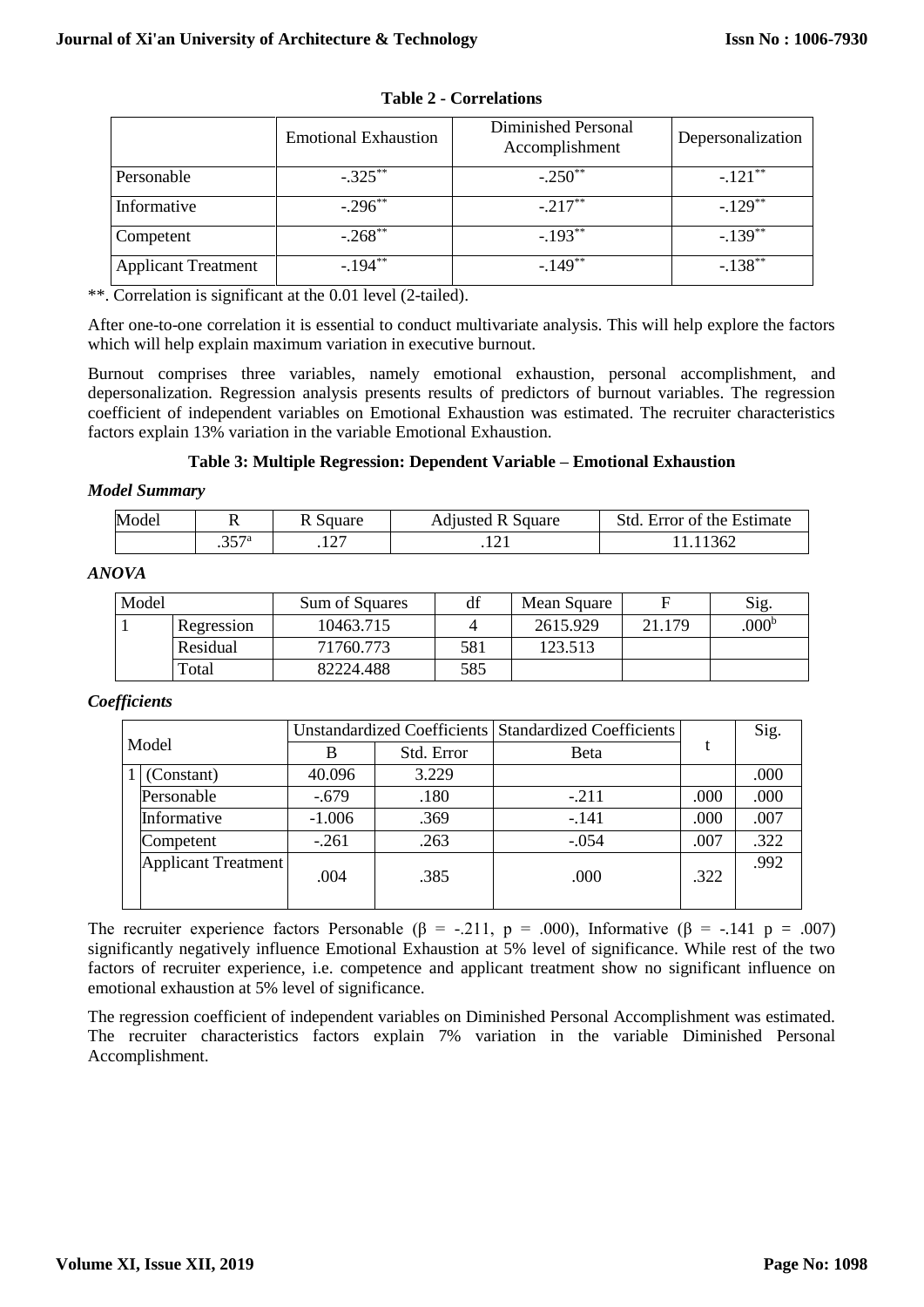## **Table 4: Multiple Regression: Dependent Variable– Diminished Personal Accomplishment Model Summary**

| Model |                | R Square | <b>Adjusted R Square</b> | Std. Error of the Estimate |
|-------|----------------|----------|--------------------------|----------------------------|
|       | $.256^{\circ}$ | 065      | .059                     | 9.42505                    |

**ANOVA<sup>a</sup>**

| Model |            | Sum of Squares | df  | Mean Square | F      | Sig.              |
|-------|------------|----------------|-----|-------------|--------|-------------------|
|       | Regression | 3607.217       |     | 901.804     | 10.152 | .000 <sup>b</sup> |
|       | Residual   | 51611.164      | 581 | 88.832      |        |                   |
|       | Total      | 55218.381      | 585 |             |        |                   |

#### **Coefficients**

|       |                        |         | <b>Unstandardized Coefficients</b> | <b>Standardized Coefficients</b> |          | Sig. |
|-------|------------------------|---------|------------------------------------|----------------------------------|----------|------|
| Model |                        | B       | Std. Error                         | <b>B</b> eta                     | t        |      |
|       | (Constant)             | 30.679  | 2.738                              |                                  | 11.203   | .000 |
|       | Personable             | $-.395$ | .153                               | $-.150$                          | $-2.584$ | .010 |
|       | Informative            | $-.503$ | .313                               | $-.086$                          | $-1.607$ | .109 |
|       | Competent              | $-.190$ | .223                               | $-.048$                          | $-.851$  | .395 |
|       | Applicant<br>Treatment | $-.075$ | .327                               | $-.011$                          | $-.229$  | .819 |

The regression results show that recruiter characteristic variable - Personable significantly negatively influence Diminished Personal accomplishment at 5% level of significance. However, rest of the three characteristics of recruiter i.e. informative, competent and applicant treatment show no significant influence on diminished personal accomplishment.

The regression coefficient of independent variables on Depersonalisation was estimated. The recruiter characteristics factors explain 3% variation in the variable Depersonalisation.

## **Table 5: Multiple Regression: Dependent Variable – Depersonalisation**

## **Model Summary**

| Model |               | R Square | <b>Adjusted R Square</b> | Std. Error of the Estimate |
|-------|---------------|----------|--------------------------|----------------------------|
|       | $164^{\rm a}$ | .027     | 020                      | 6.43033                    |

## **ANOVA**

| Model      | Sum of Squares | df  | Mean Square | F     | Sig.           |
|------------|----------------|-----|-------------|-------|----------------|
| Regression | 661.614        | 4   | 165.404     | 4.000 | $.003^{\rm b}$ |
| Residual   | 24023.889      | 581 | 41.349      |       |                |
| Total      | 24685.503      | 585 |             |       |                |

## **Coefficients<sup>a</sup>**

|  |            | <b>Unstandardized Coefficients</b> |            | <b>Standardized Coefficients</b> |       | Sig.     |
|--|------------|------------------------------------|------------|----------------------------------|-------|----------|
|  | Model      |                                    | Std. Error | Beta                             |       |          |
|  | (Constant) | 14.527                             | .868       |                                  | 7.776 | $.000$ . |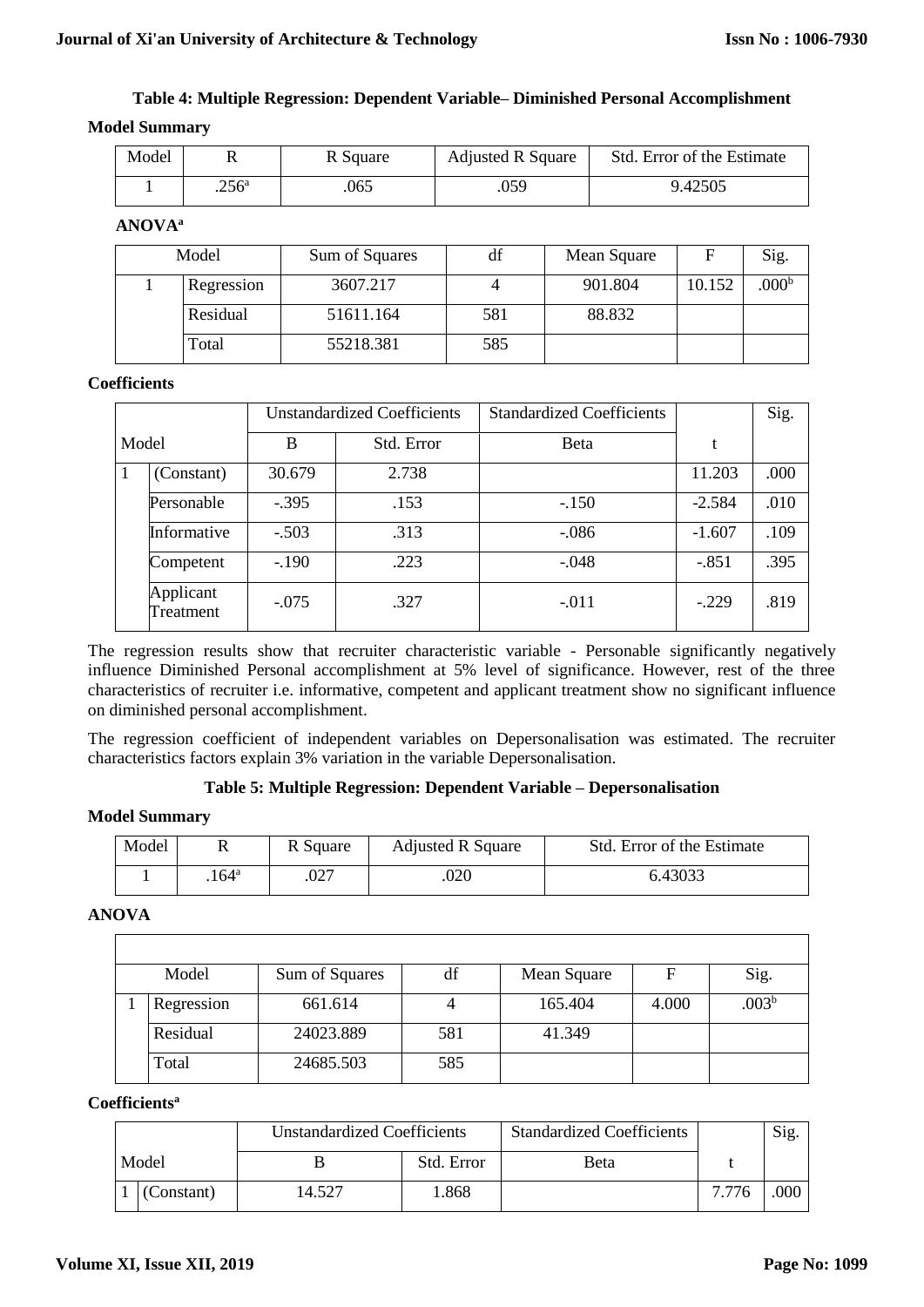| Personable             | $-.021$ | .104 | $-0.012$ | $-.205$  | .837 |
|------------------------|---------|------|----------|----------|------|
| Informative            | $-.236$ | .214 | $-.060$  | $-1.104$ | .270 |
| Competent              | $-.132$ | .152 | $-.050$  | $-0.869$ | .385 |
| Applicant<br>Treatment | $-.347$ | .223 | $-.079$  | $-1.558$ | 120  |

It seen that none of the recruiter characteristics variables influence depersonalization at 5% level of significance.

#### **Discussion and Implication**

Similar to the studies of Connerley  $&$  Rynes (1997) it is seen in the present study that two of the recruiter characteristics i.e. personable and informativeness are significantly negatively related to emotional exhaustion. Personable (e.g. caring and empathetic) recruiters help in reducing emotional exhaustion among these employees. It may be because personableness of the recruiter signals how the applicant will be treated, if hired. If enough information is shared by recruiter at a right time, then it helps candidates to take right decisions which will reduced emotional exhaustion amongst employees during their tenure with that organization.

The study revealed that recruiter characteristic personable is significantly negatively related to diminished personal accomplishment amongst employees. As per definition by Maslach and Jackson (1981) Diminished personal accomplishment is a tendency to evaluate oneself negatively, particularly with regard to one's work with clients (Zalaquett, & Wood,1998). If the recruiter is personable during recruitment process, the tendency of relating oneself positively with other people in the organization increases and vice a versa.

Competence of handling recruitment process effectively, ability to answer candidates' questions is expected by the candidates during recruitment process. The current study shows no significant relationship of competence with any burnout dimension. Similarly, applicant treatment variable of recruiter characteristic showed no significant relationship with any of the burnout dimensions.

Depersonalisation dimension of burnout showed no significant relationship with any of the variables of recruiter characteristics. As mentioned before according to the study by Chiu & Tsai (2006) emotional exhaustion and diminished personal accomplishment were related negatively to organizational citizenship behaviour, whereas depersonalization had no independent effect on the same. Similarly, current study depicts emotional exhaustion and diminished personal accomplishment as important dimension for influencing applicant behaviour. There is no support for the hypothesis that recruiter characteristics has an influence on depersonalization of employees. However, there are few reasons for caution before concluding recruiter does not affect depersonalization. Only direct effects of recruiter characteristics are examined in this study. Researchers (Gilliland, 1993; Ryan & Ployhart, 2000) have speculated that there are factors that moderate the recruiter characteristics. The organizational justice especially procedural justice needs to be examined as a moderator to the recruiter characteristics.

Burnout is a highly prevalent issue in many organizations, still there is little research which presents and evaluates the interventions designed to reduce burnout. The two preventive approaches to intervention are; trying to change individual employees and trying to change the organization (Ross & Altmaier, 1994; Schaufeli & Buunk, 2002). There is belief that burnout is due to personal issues or it is easier to change individual than an organization. Therefore, interventions are designed to change individuals rather than changing organizational practices (Maslach & Goldberg, 1998). The current study is an attempt to seek solution to burnout by changing organization recruitment process with special reference to recruiter behaviour.

Present study postulates few implications for practitioners as well as future researchers. Employee burnout can have its implications on their productivity in the organization. In a service sector like banking and insurance employee burnout might influence customer satisfaction negatively. Thus, it is important to control the same right from the recruitment stage. Recruiters who are personable and informative create positive impressions on candidates and it gives positive cues to the employees during their tenure in the organization. Candidates view recruiters as primary source of information regarding recruitment process and results. Thus, it is necessary that recruiters are well informed about the recruitment process, results, and also possess enough information about the candidates before interacting with them. Sharing pre-visit information to the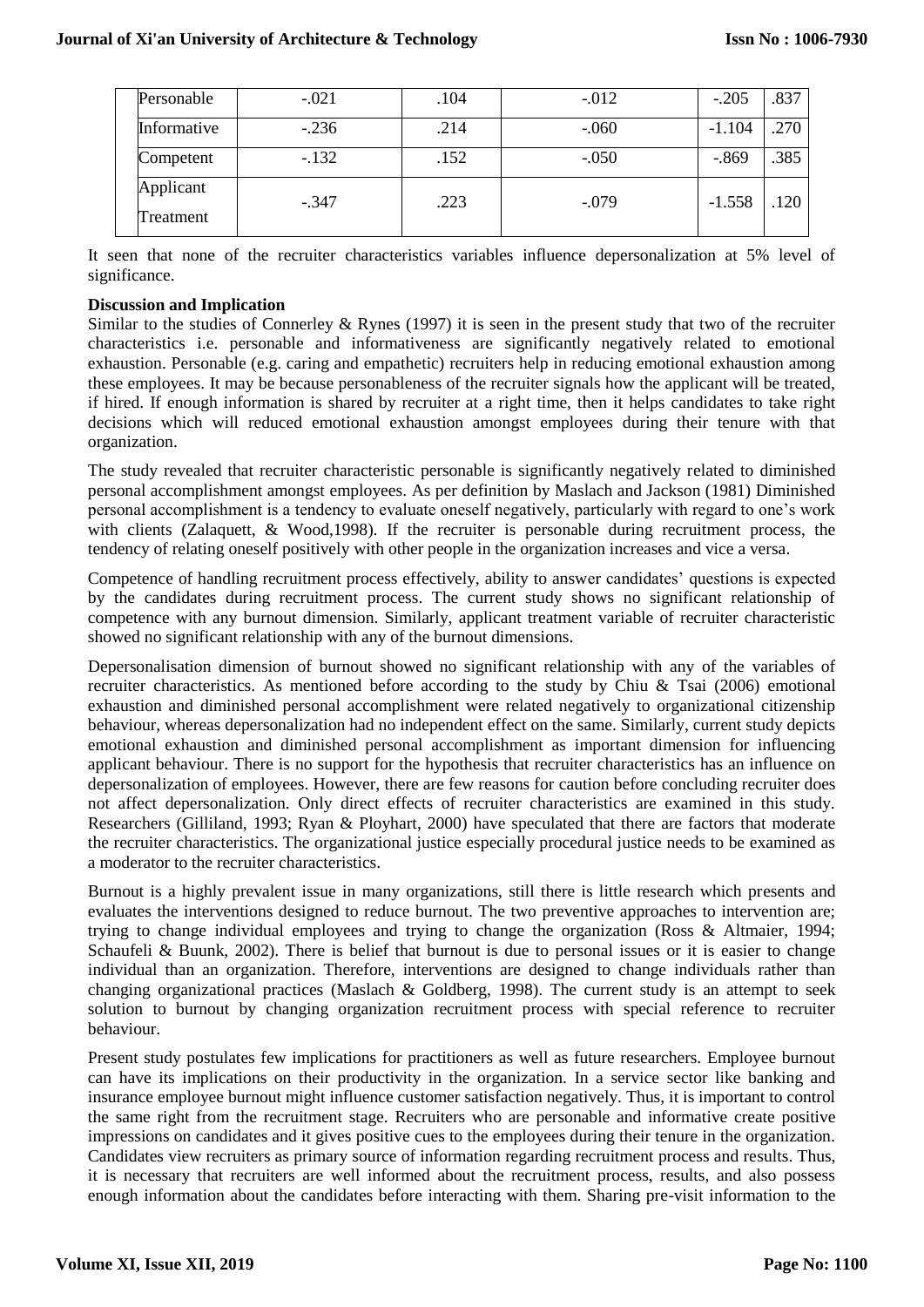candidates shows professionalism of the organization that they experience in their profession. Thus, organizations should train their recruiters for being personable and informative. The care must be taken by the recruiters to share enough pre-visit information at right time to the candidates.

This study is first of its kind to test the relationship between recruiter characteristics and post hire outcome with reference to burnout of employees. Further study can be conducted to test the same in different context and different set of respondents to generalize the results.

The study has a theoretical importance. Although several attempts have been made to empirically assess applicant reactions to selection procedures, less attention has been given to assessment of applicant reactions towards recruiter characteristics. The current study adds to the theory of recruiter characteristics study and its post-hire implications.

The results of this study provide managers with an understanding of the long term negative effects of recruiter behaviour on employee burnout. To prevent employees from emotional exhaustion and diminished personal accomplishment, the recruiter need to show personableness towards them and share information at right time and in a right manner.

The study is not without its limitations. It is conducted only among banking and insurance professionals. The results might differ in other professions. As most of the recruitment processes in various organizations are automatized, the role of recruiter has a limited scope. As none of the recruiter behaviour show no significant effect on depersonalization, there is a need to consider alternate measure of burnout to further validate the same.

## **Conclusion**

The respondents in this study experienced high level of personableness, informativeness, competence and fair treatment from recruiter during recruitment process. At the same time mean values showed employees to be low on emotional exhaustion, diminished personal accomplishment and depersonalisation. The regression results showed personableness and informativeness of recruiter to be significantly influencing emotional exhaustion amongst respondents. After experiencing effective recruiter in terms of personable and informative employees may raise demands in terms of higher expectations from the organization they join. If these expectations are not fulfilled, then that leads to emotional exhaustion amongst them. The results further showed that personableness of recruiter is significantly negatively related to diminished personal accomplishment of respondents. If recruiter is low on personableness then the similar feelings of low self or negative self-evaluation emerges in the minds of employee.

The lack of significant relationships between recruiter characteristic variables and depersonalization may have been due to methodological problems, the theoretical arguments appear to justify further investigation of this variable as a potential contributor to burnout. The MBI construct was developed in the West. Therefore, the use of burnout measure (MBI) in the Indian context might be irrelevant (Sharma, 2002).

The competence and applicant treatment of recruiter showed no significant relationship with any of the burnout dimensions. It can be concluded from the results that these two variables (competence and applicant treatment) are insignificant in predicting burnout amongst banking and insurance professionals. Our results are similar to Powell (1984) who concluded that positive recruiter behaviours as determinants of applicant behaviours may be overstated in the literature.

It is being postulated by Leiter and Maslach (1988) that the dimension of burnout is developing. At first emotional exhaustion is observed which is result of excessive demands at workplace. To cope with energy drainage, employees distance themselves from work and colleagues. This defensive strategy manifests as depersonalization. As a consequence of such depersonalization the work effectiveness of the employees' decreases. When an employee realizes that his accomplishments are not matching with his/ her original expectations, the same causes reduced personal accomplishment or inefficacy. Similarly, current study postulates that the recruiter characteristics has given rise to two dimensions of burnout emotional exhaustion and diminished personal accomplishment. The respondents might experience depersonalization after a few more years.

Considering the progressions in technologies, organizations are undergoing radical changes. Due to such virtual offices large number of executives lack social contact or face to face people contact. Thus, it is essential to empirically better understand the phenomenon of 'executive burnout'.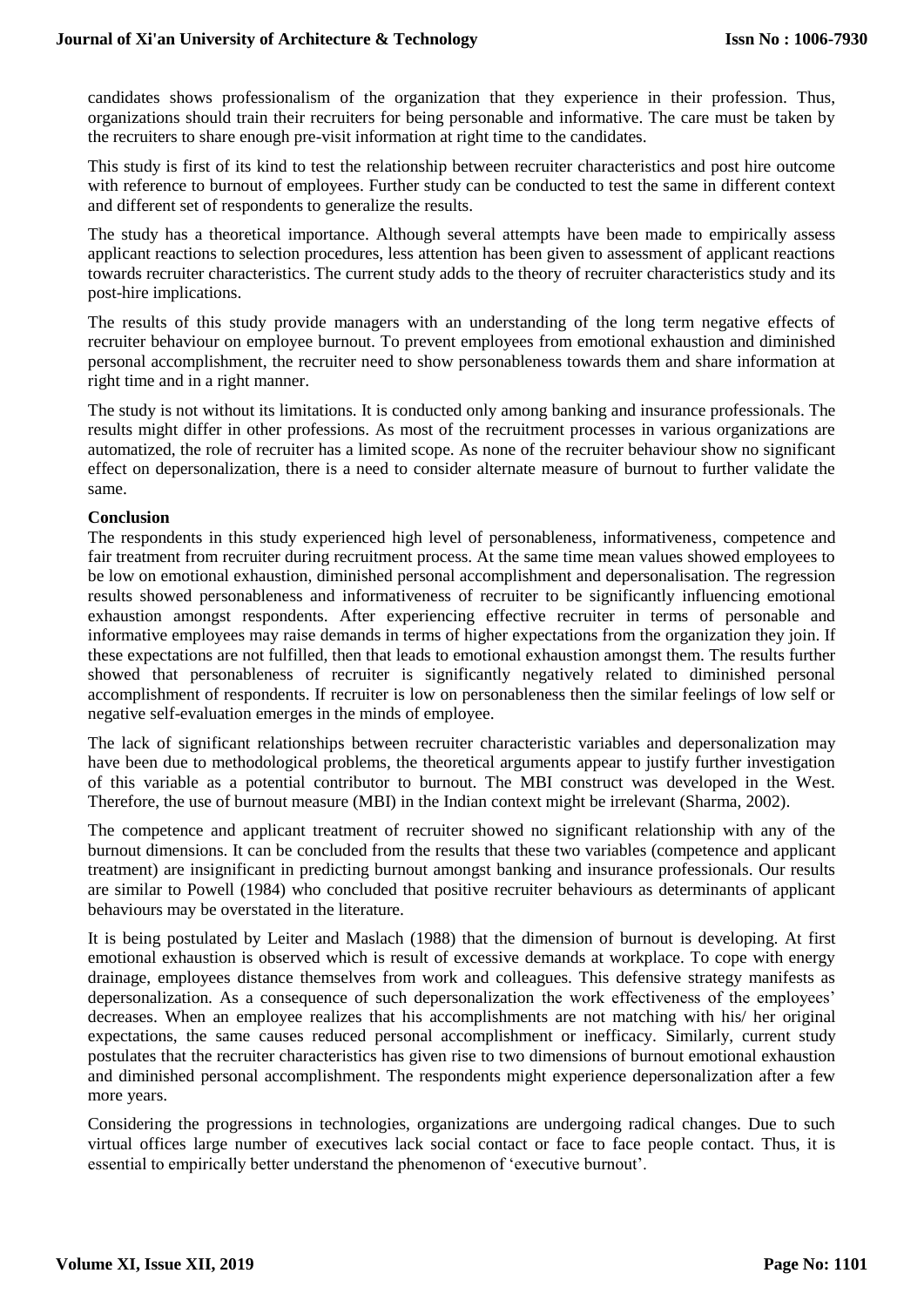### **References**

- Breaugh, J. A. (1992). Recruitment: Science and practice. Boston: PWS-Kent.
- Breaugh, J. A. (2013). Employee recruitment. *Annual review of psychology*, *64*, 389-416.
- Buckley, M. R., Fedor, D. B., Veres, J. G., Wiese, D. S., & Carraher, S. M. 1998. Investigating newcomer expectations and job-related outcomes. *Journal of Applied Psychology*, 83: 452–461.
- Connerley, M. L. (1997). The influence of training on perceptions of recruiters' interpersonal skills and effectiveness. *Journal of Occupational and Organizational Psychology*, *70*(3), 259-272.
- Cordes, C. L., & Dougherty, T. W. (1993). A review and an integration of research on job burnout. *Academy of management review*, *18*(4), 621-656.
- Derous, E., Born, M. P., & De Witte, K. (2004). How applicants want and expect to be treated: Applicants selection treatment beliefs and the development of the Social Process Questionnaire on Selection. *International Journal of Selection and Assessment*, *12*(1-2), 99-119.
- Essentials, H. B. (2002). Hiring and keeping the best people. *Harvard Business School Press, Boston*.
- Fisher, C. D., Ilgen, D. R., & Hoyer, W. D. (1979). Source Credibility, Information Favorability, and Job Offer Acceptance1. *Academy of Management Journal*, *22*(1), 94-103.
- Gilliland, S. W. (1993). The perceived fairness of selection systems: An organizational justice perspective. *Academy of management review*, *18*(4), 694-734.
- Golembiewski, R.T. (2000). "Psychological Contracts at Work," in R.T. Golembiewski (ed.). Handbook of Organizational Consul tation, 2nd ed. New York: Marcel Dekker.
- Halbesleben, J. R., & Buckley, M. R. (2004). Burnout in organizational life. *Journal of management*, *30*(6), 859-879.
- Harris, M. M., & Fink, L. S. (1987). A field study of applicant reactions to employment opportunities: Does the recruiter make a difference? *Personnel Psychology*, *40*(4), 765-784.
- Hausknecht, J. P., Day, D. V., & Thomas, S. C. (2004). Applicant reactions to selection procedures: An updated model and meta‐analysis. *Personnel psychology*, *57*(3), 639-683.
- Highhouse, S., Stierwalt, S. L., Bachiochi, P., Elder, A. E., & Fisher, G. (1999). Effects of advertised human resource management practices on attraction of African American applicants. *Personnel Psychology*, *52*(2), 425-442.
- Kronos Incorporated, The Employee Burnout Crisis: Study Reveals Big Workplace Challenge in 2017 https://www.kronos.com/about-us/newsroom/employee-burnout-crisis-study-reveals-big-workplacechallenge-2017
- Leiter, M. P. (1993). Burnout as a developmental process: Consideration of models. *Professional burnout: Recent developments in theory and research*, 237-250.
- Leiter, M. P., & Maslach, C. (1988). The impact of interpersonal environment on burnout and organizational commitment. *Journal of organizational behavior*, *9*(4), 297-308.
- Maslach, C., & Jackson, S. (1981). The Maslach burnout inventory. *Palo Alto CA: Consulting Psychologists Press.*
- Pines, A. M. (2002). The changing psychological contract at work and employee burnout. *Journal of health and human services administration*, 11-32.
- Pines, A. M. (2002). The changing psychological contract at work and employee burnout. *Journal of health and human services administration*, 11-32.
- Powell, G. N. (1991). Applicant reactions to the initial employment interview: Exploring theoretical and methodological issues. *Personnel Psychology*, *44*(1), 67-83.
- Rogers, D. P., & Sincoff, M. Z. (1978). Favorable impression characteristics of the recruitment interviewer. *Personnel Psychology*, *31*(3), 495-504.